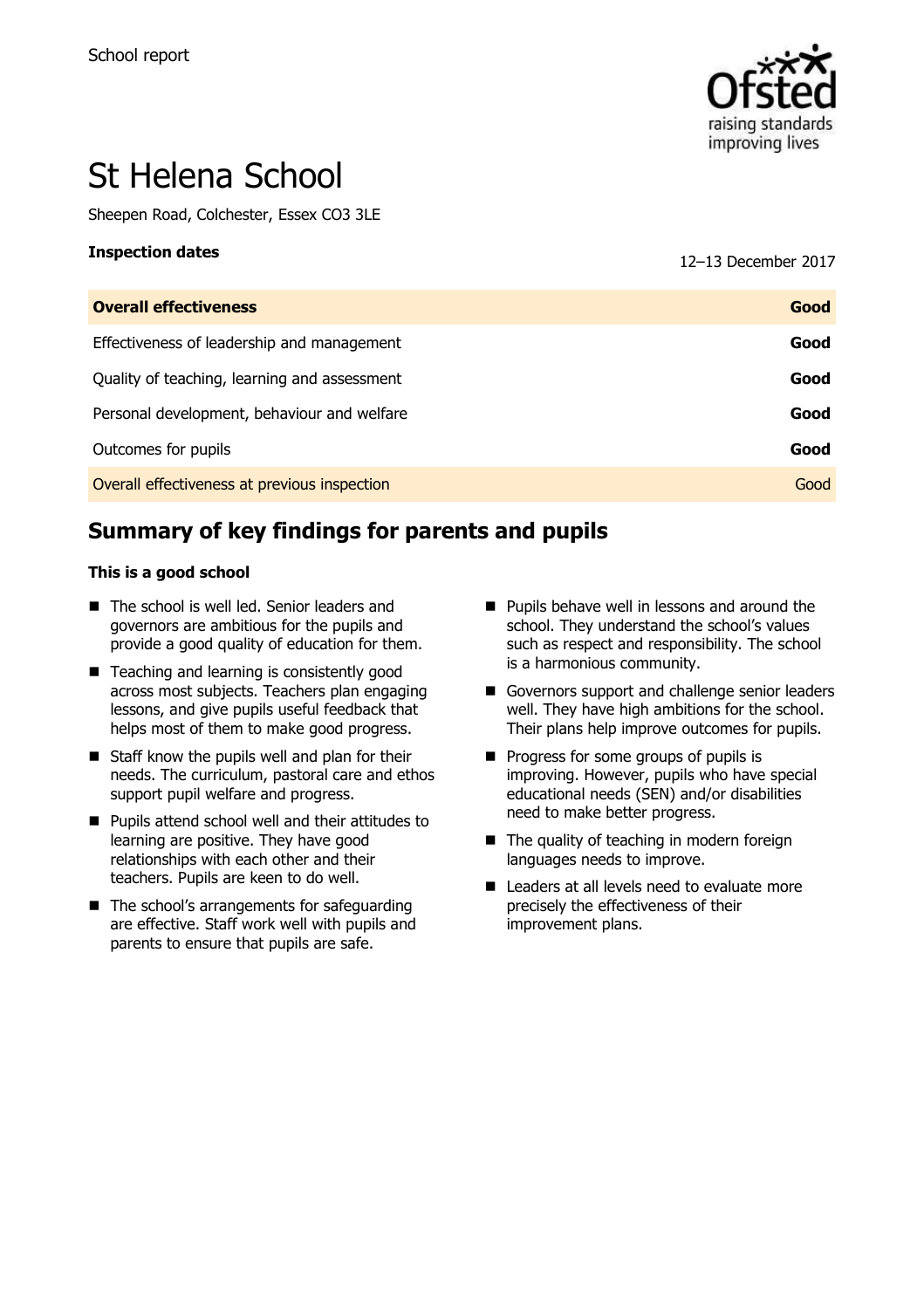

# **Full report**

### **What does the school need to do to improve further?**

- Ensure that improvement plans raise the achievement of all pupils, particularly the most-able or those who are disadvantaged, by:
	- ensuring that staff systematically evaluate the impact of the actions listed in their plans
	- providing support for middle leaders to evaluate precisely the effectiveness of their own areas of responsibility.
- Ensure that the quality of teaching in modern foreign languages improves.
- Ensure that interventions for pupils who have SEN and/or disabilities lead to expected or better progress.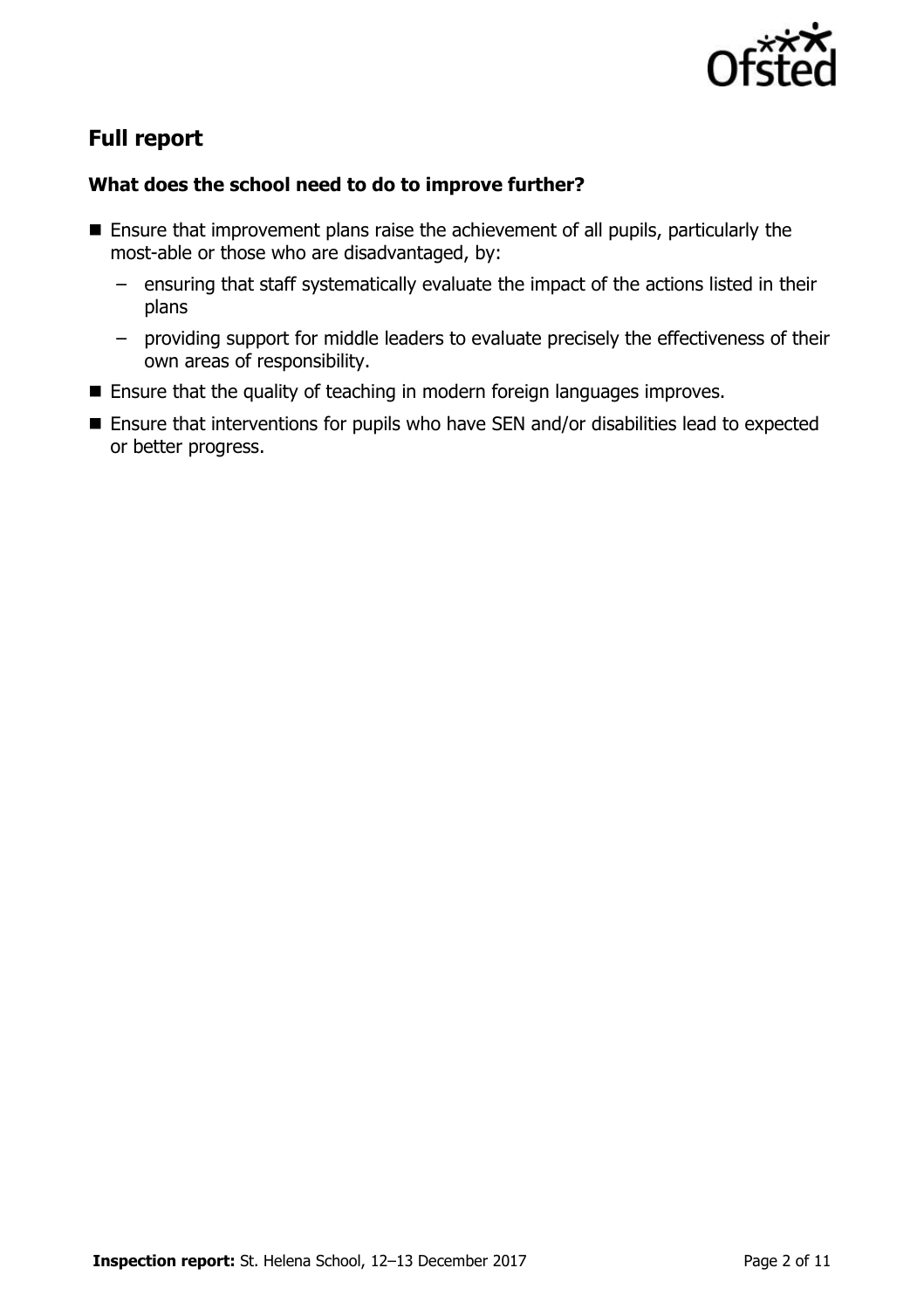

## **Inspection judgements**

#### **Effectiveness of leadership and management Good**

- The school is well led. The headteacher has a strong commitment to providing a quality education for pupils and is driving a programme of continuous improvement across all areas of the school. The extended leadership team has focused more on the progress of vulnerable groups, leading to improved outcomes for these pupils.
- $\blacksquare$  Subject leaders are fully focused on the school's agenda of raising standards. The leadership in English and science are at the forefront in securing excellent outcomes and provide a good model of leadership at departmental level. The new pastoral leaders provide useful pastoral support that helps pupils achieve better.
- Leaders' secure systems to track pupils' achievement help them to accurately assess the school priorities. For example, the school development plan rightly identifies improving outcomes for the most-able and disadvantaged pupils. Evidence from pupils' books and the school's assessment information shows that these groups are now making better progress. However, leaders are not completely sure which strategies have made the greatest impact.
- Leaders use additional funding to ensure that disadvantaged pupils receive the support they need. This includes an extensive, school-wide programme of quality teaching supported through staff training on questioning and the effective analysis of pupils' learning skills. Leaders have invested well in their resources and interventions to ensure that disadvantaged pupils continue to make good progress.
- The curriculum is well planned and offers a range of subjects that supports pupils' personal and academic development. The school also provides a good range of extracurricular trips and clubs including science and engineering, sports, and arts clubs. Trips abroad to support learning in lessons are popular, such as visits to war memorial sites.
- The school's contribution to pupils' personal, spiritual, moral, social and cultural development is strong. Leaders have worked hard to promote the school's seven values including resilience, respect and responsibility. Religious studies and personal, social, health and economic (PSHE) education are taught as discrete subjects, allowing for greater exploration of ethical topics. This approach helps to prepare pupils for life in modern Britain well.
- Staff are very positive about the school's leaders. They enjoy working at the school and are proud of their community. They share the leaders' commitment to an excellent education for their pupils. Much of the staff training is delivered by colleagues and the staff value the expertise among them. Newly qualified staff praise the support and training they receive.
- Leaders acknowledge that pupils who have SEN and/or disabilities need to make better progress. There is a wide range of interventions in place, but leaders can only give a rudimentary account of the impact that the funding is having. There are signs of improvement. Leaders are evaluating the effectiveness of their interventions more accurately, but this practice is not yet systematic.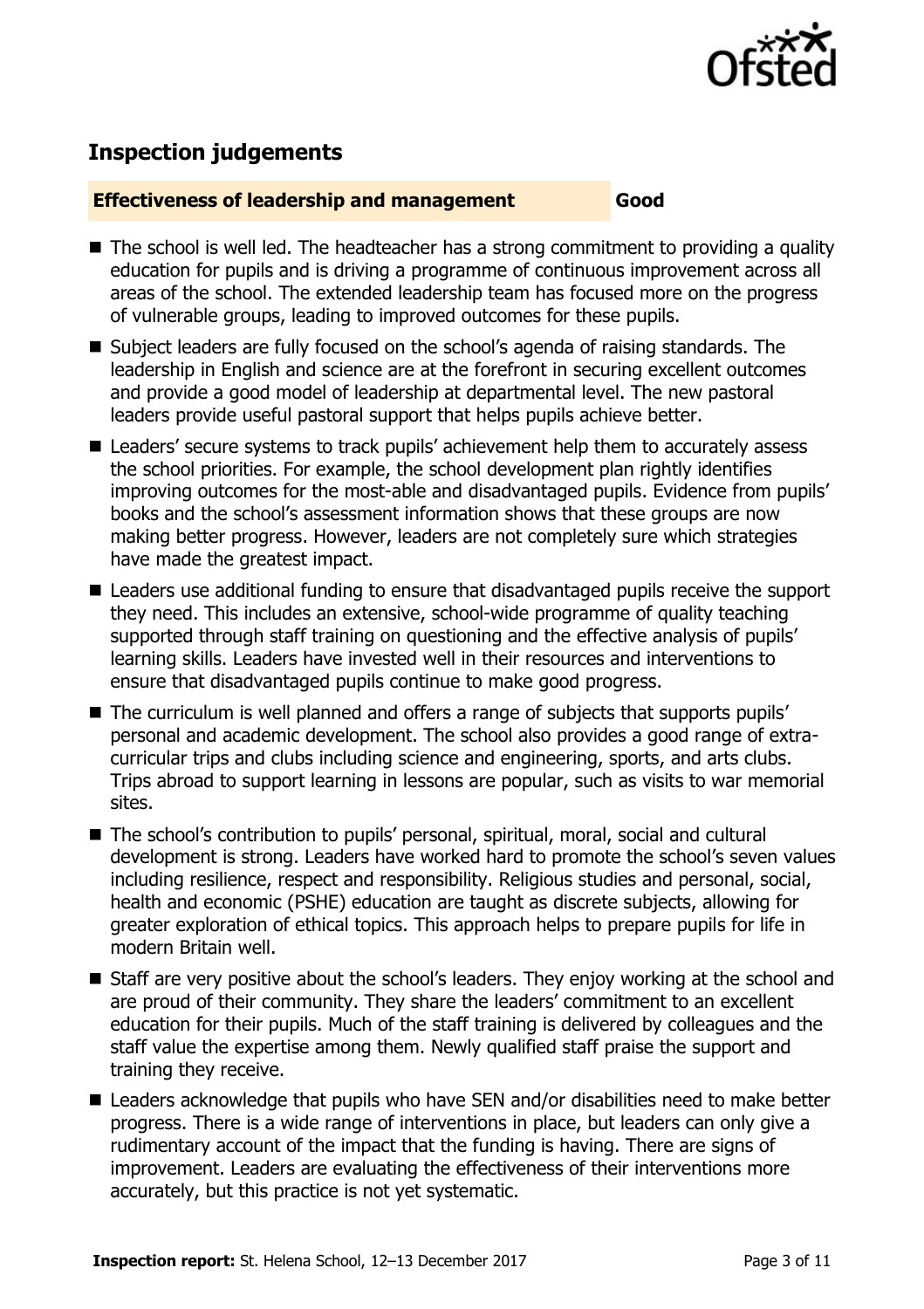

■ Senior leaders recognise the need to evaluate the impact of their work effectively. However, some senior and middle leaders were not able to assess precisely the difference their actions had made to pupils' learning.

#### **Governance of the school**

- Current governors are rigorous in their work. They are proactive in their support of the leadership team and give generously of their time.
- Governors ensure that staff performance is managed well. Staff are set ambitious targets linked to improving pupils' progress. Governors have high ambitions for pupils' achievement.
- Governors play an active role in safeguarding. They audit the school's safeguarding processes by checking records, visiting the school regularly and raising issues of safeguarding practice during governing body meetings.
- The school is supported by the Sigma Trust. Trustees know the school's improvement priorities well, and provide training and additional support for school leaders. Governors were instrumental in seeking the support and facilitating the transition to the trust.

#### **Safeguarding**

- The arrangements for safeguarding are effective. All staff have received appropriate training and leaders work effectively with outside agencies, including alternative providers, to keep pupils safe.
- **Pupils and parents agree that the school keeps them safe. Pupils enjoy their PSHE** lessons where they are taught about staying safe online, caring for each other as citizens and respecting the rights of others in accordance with British values.
- **Pupils are clear who to speak to if they need support and they told inspectors that the** staff are caring towards them. Bullying is rare and pupils feel that staff deal with it well if it does occur.

#### **Quality of teaching, learning and assessment Good**

- Teaching and learning is good in the majority of subjects. Teachers have a secure subject knowledge and plan lessons that pupils find motivating and help them learn well.
- The monitoring of teaching, learning and assessment across the curriculum is thorough. Most subjects have strong links between assessments and what pupils are learning. As a result, teachers have a clear idea of what pupils need to learn in their lesson. The English, science and humanities departments are particularly strong in this regard.
- Across the curriculum, teachers use questioning well. One-to-one questioning is particularly effective, as teachers check for understanding and then shape tasks accordingly. Positive relationships and high pupil engagement is a consistent feature across many subjects, which helps pupils make good progress.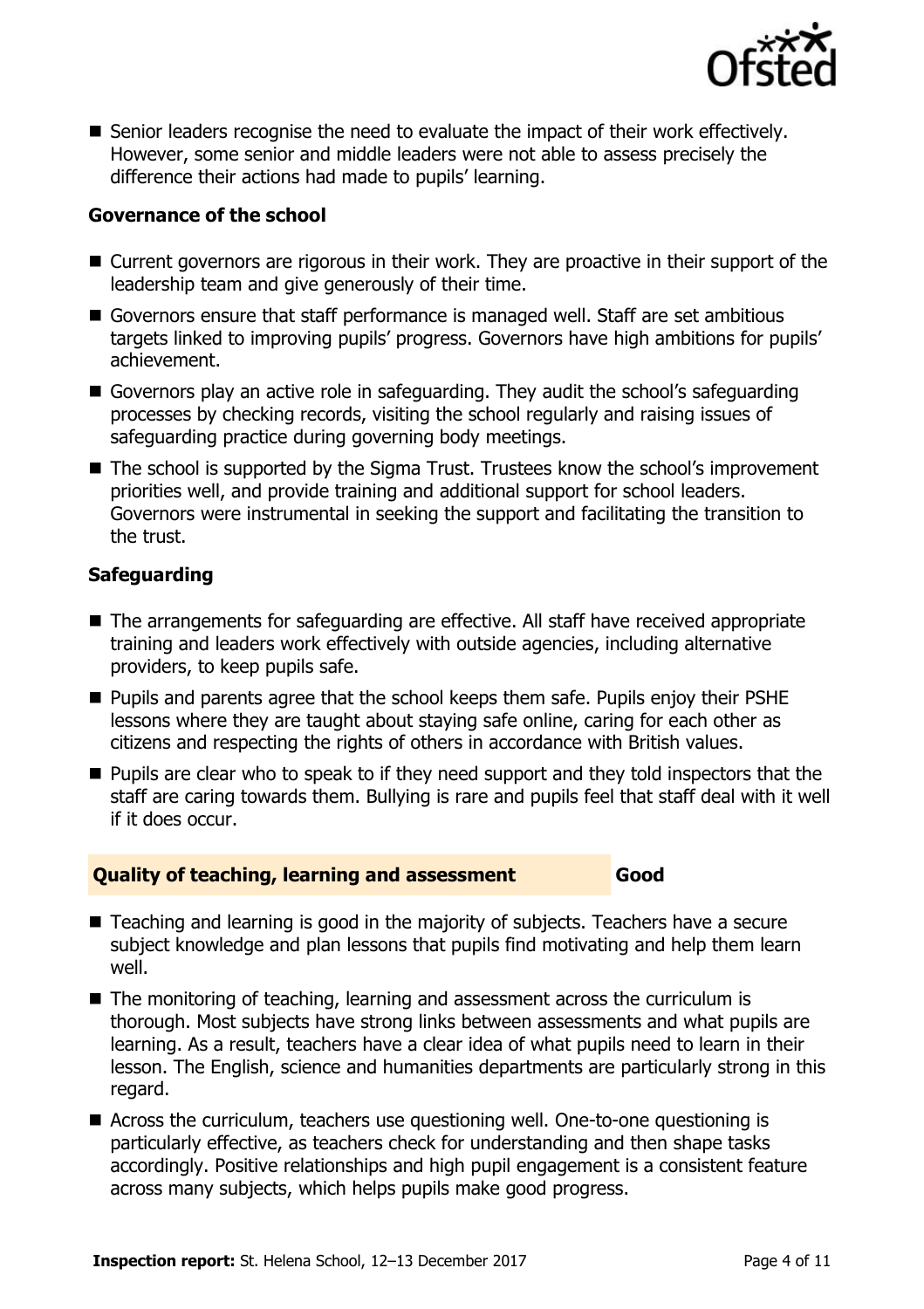

- There is a strong culture of effective feedback across the majority of subjects. Pupils redraft and improve their work to a high standard because of this. They demonstrate resilience and are not downhearted about their mistakes. This 'making a difference' strategy across the school supports pupils well to develop a mastery of subjects.
- Typically, teachers plan challenging and engaging lessons which help pupils make good progress. Teachers are aware of disadvantaged pupils who may need extra support or intervention, and this is provided. Leaders need to ensure that the impact of intervention is continually reviewed and adapted to meet pupils' needs. The most-able pupils benefit from the focus of challenging lessons and they use the feedback from teachers to make complex changes to their work. This is supporting their progress, which is now improving.
- $\blacksquare$  There has been a sharp focus on reading over the last 18 months; consequently, pupils are developing a genuine love of reading. The new librarian has engaged pupils in challenging initiatives. For instance, over 400 pupils took part recently in a reading challenge. As a result, pupils can read confidently, can discuss difficult texts and are making good progress, especially in the lower years.
- **Following a period of concern, leaders have taken appropriate steps to ensure that the** teaching in mathematics is improving. The actions taken show immediate signs of success and pupils' progress in all years for mathematics is now improving.
- Leaders recognise that teaching in modern foreign languages is not as strong as in other subjects.

#### **Personal development, behaviour and welfare Good**

#### **Personal development and welfare**

- The school's work to promote pupils' personal development and welfare is good. Pupils are taught to value each other and that it is okay to be different. Pupils comment that all are welcome and appreciated.
- Staff are committed to pupils' well-being. There is extensive provision to ensure that pupils are well supported and feel valued. The 'glimpse of brilliance' strategy is one example of how staff regularly recognise the value of pupils' contribution to the academic or pastoral life of the school.
- **Pupils engage well in conversations about British values and are explicitly taught about** diversity and tolerance of different faiths and cultures. The community is friendly, as confirmed by the responses from the pupil and staff surveys.
- There are many opportunities for pupils to serve the local community. They raise money for charities, donate to local food banks and serve in local elderly people's homes. The corridors are adorned with photographs and pupils' art work celebrating their activities.
- Leaders listen carefully to what pupils have to say about their school. An example of this was the day where staff and pupils worked together to determine the next phase of the school's journey of improvement. Pupils presented their contribution in a lifesized display.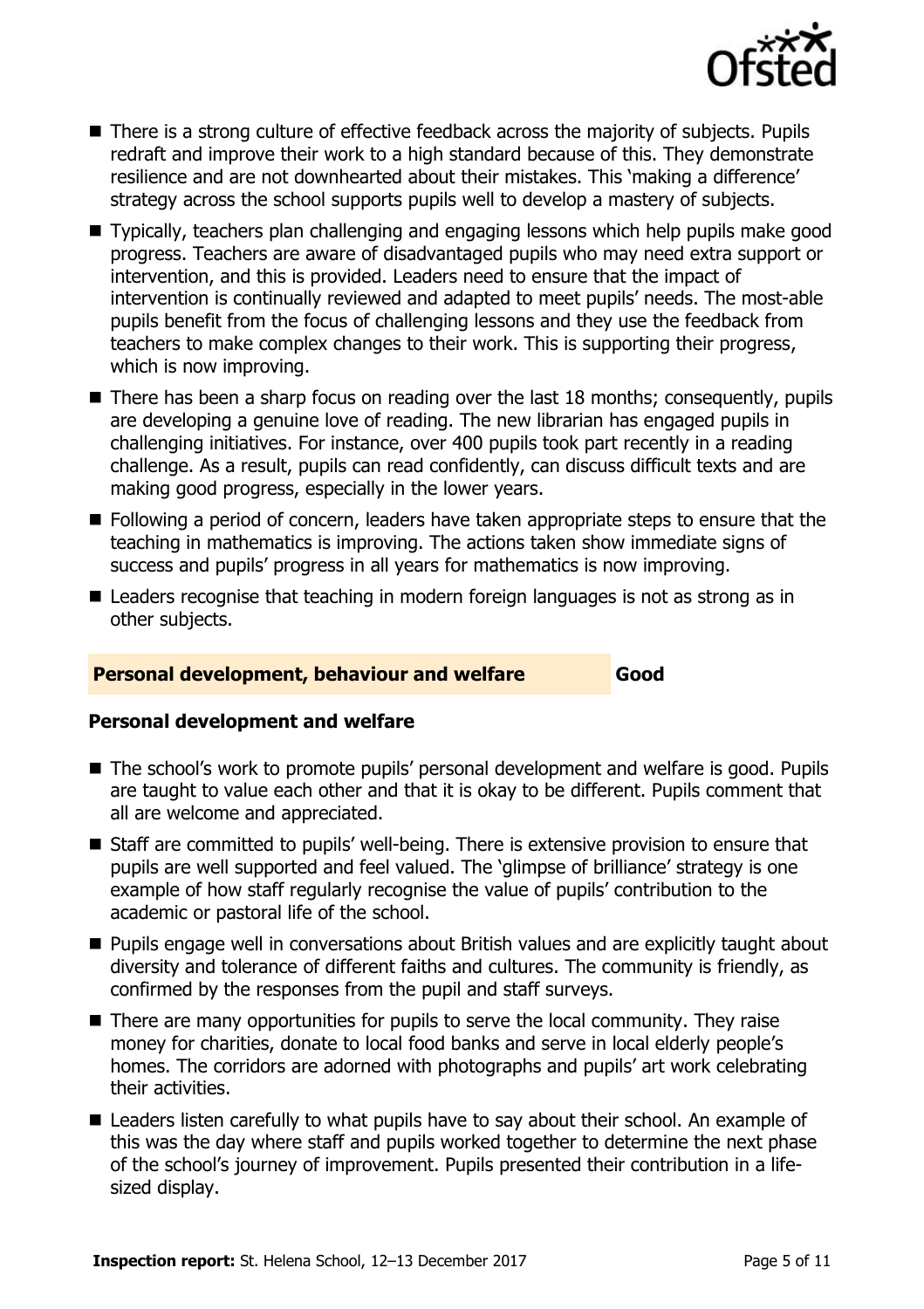

 $\blacksquare$  The school maintains effective communication with the providers of alternative provision and the pupils who attend this progress well. This is because their individual needs are carefully evaluated so they can be placed on appropriate courses.

#### **Behaviour**

- The behaviour of pupils is good. Pupils are polite and courteous and take pride in their work and environment. They move around the site in an orderly fashion and are quick to make visitors feel welcome.
- Pupils naturally celebrate the success of their classmates. They have good relationships with each other and their teachers and their good behaviour helps them to learn during lessons. Behaviour in cover lessons is less positive.
- Teachers manage poor behaviour in a non-confrontational manner. This is a positive feature of their classroom management skills that allows lessons to proceed smoothly.
- Bullying is rare in school. Pupils and staff are very positive about the way leaders deal with bullying if it does occur. Pupils recognise the school's emphasis on teaching them to respect each other.
- **Pupils'** attendance to school is good. Attendance is above average and pupils say they enjoy coming to school. Persistent absence is below average; nevertheless, the school continues to evaluate the success of strategies to promote good attendance. Leaders recognise the need to increase the levels of punctuality to morning registration.
- The school has not permanently excluded a pupil for six years. Fixed-term exclusions are managed well and pupils understand the school's commitment to good behaviour.

#### **Outcomes for pupils Good**

- $\blacksquare$  In 2017, outcomes in most subjects were in line with or rapidly moving towards national averages. Progress was particularly strong in English.
- The outcomes in mathematics were below average in 2017. Leaders have taken robust action to address the issues that led to some pupils underachieving. The school's own information shows that current pupils are making better progress in mathematics across all year groups.
- $\blacksquare$  The profile of current Year 11 pupils indicates that all groups are on track to show significant improvement at GCSE. Leaders were able to demonstrate how interventions, such as individual mentoring and early morning classes, are already proving effective.
- Pupils in key stage 3 make particularly strong progress in English, science and humanities because of the good teaching they regularly receive. Leaders are aware of the previous fluctuations in progress in other subjects and have put in place useful strategies to tackle underachievement. School achievement information confirms that pupils now make better progress across a range of subjects.
- Leaders ensure that there are appropriate pathways for pupils to follow when they leave school. They are justly proud that every single pupil is in education, training or work at the end of key stage 4. The careers information, advice and guidance they receive is particularly effective.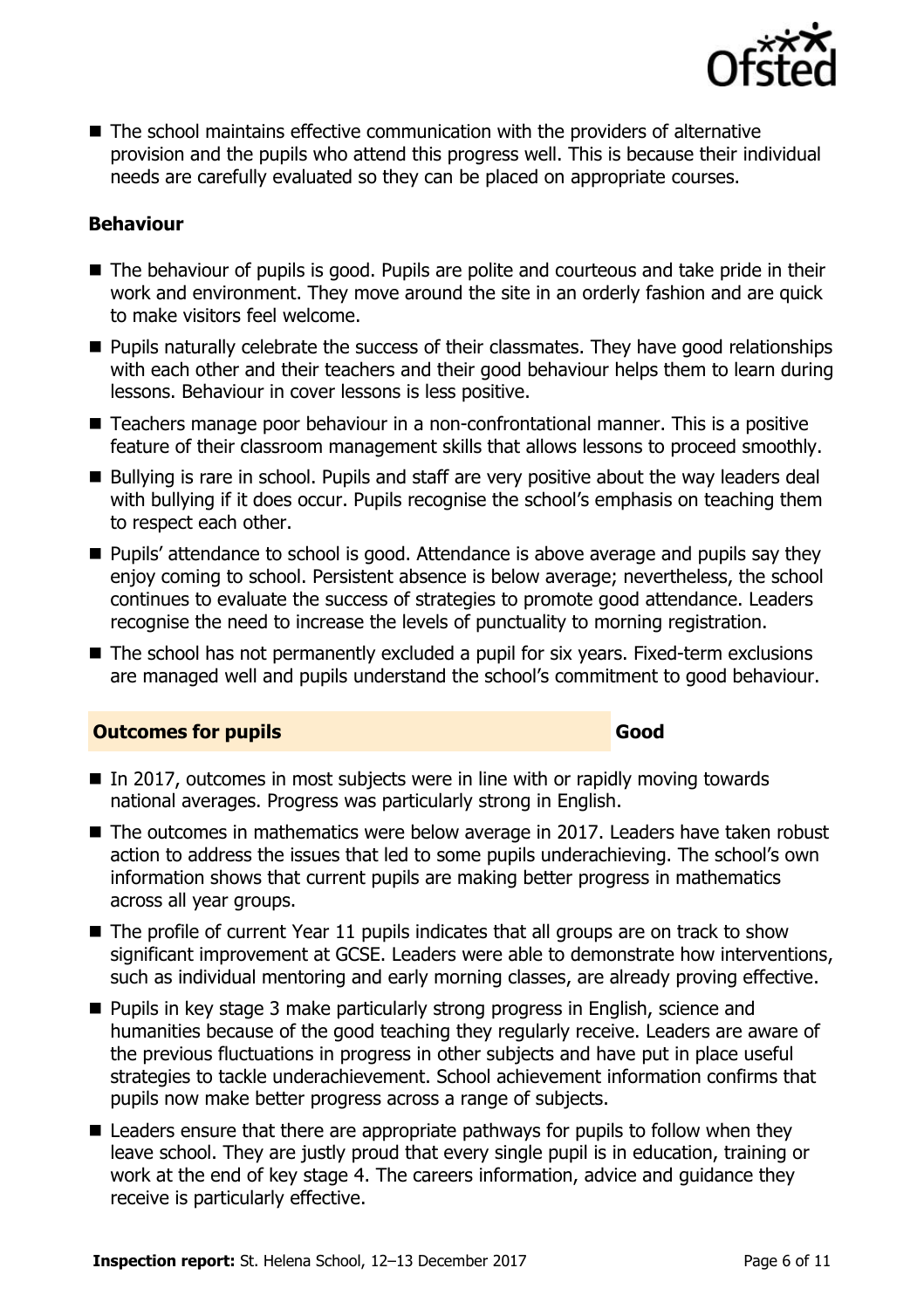

- **Progress for the most-able and disadvantaged pupils was below average in 2017. The** trust increased the capacity of leaders to focus on these groups. As a result, progress for these pupils has significantly improved.
- While there are some notable exceptions, overall progress for pupils who have SEN and/or disabilities was below average in 2017 and remains so for current pupils. Leaders are yet to fully evaluate the impact of strategies targeted at these pupils.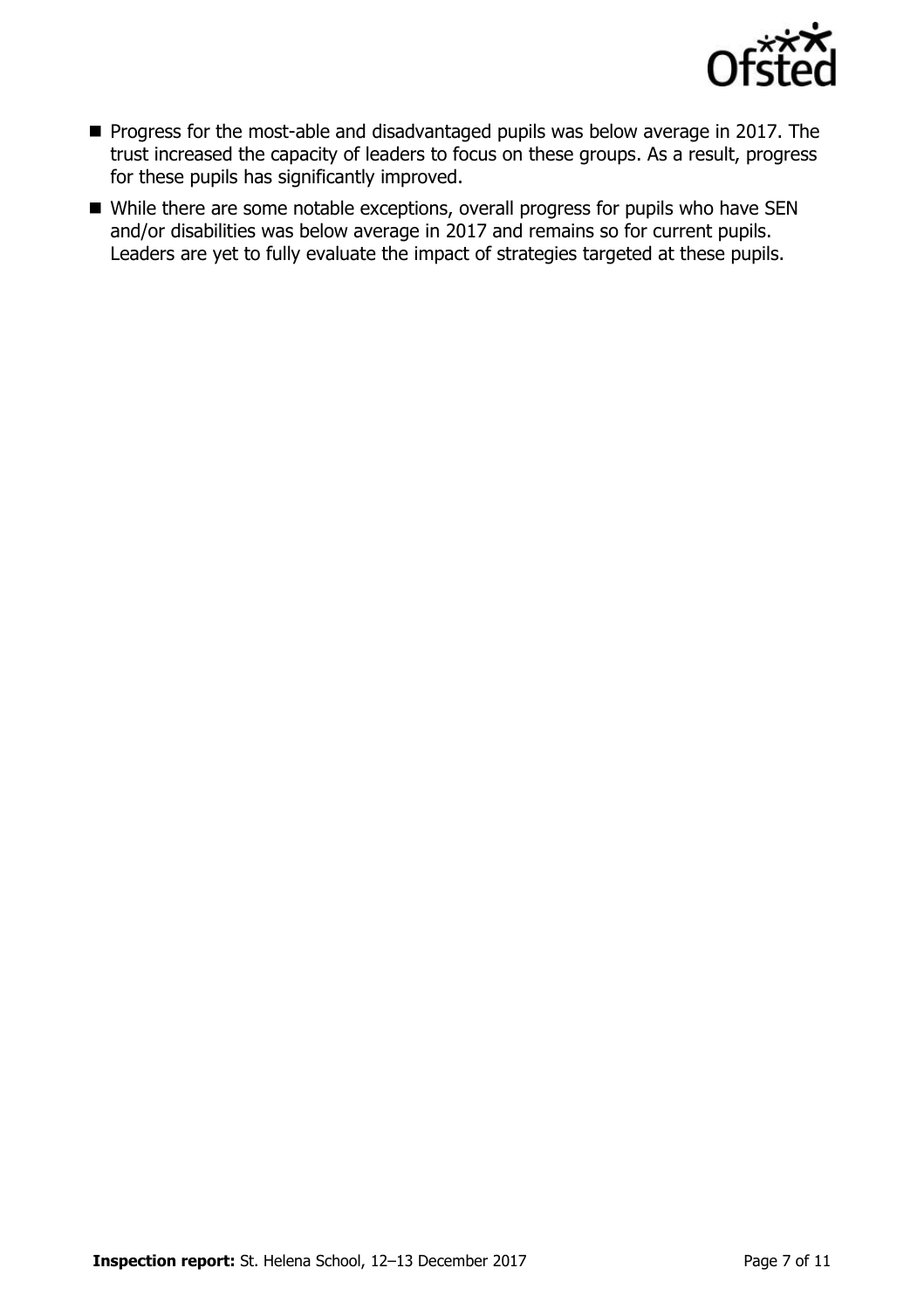

# **School details**

| Unique reference number | 137944       |
|-------------------------|--------------|
| Local authority         | <b>Essex</b> |
| Inspection number       | 10037664     |

This inspection of the school was carried out under section 5 of the Education Act 2005.

| Type of school                      | Secondary                     |
|-------------------------------------|-------------------------------|
| School category                     | Academy convertor             |
| Age range of pupils                 | $11 - 16$                     |
| <b>Gender of pupils</b>             | Mixed                         |
| Number of pupils on the school roll | 928                           |
| Appropriate authority               | Board of trustees             |
| Chair                               | <b>Barry Avis</b>             |
| <b>Executive Headteacher</b>        | Zoë King                      |
| Telephone number                    | 01206 572253                  |
| Website                             | www.st-helena.essex.sch.uk    |
| <b>Email address</b>                | contact@sthelena.essex.sch.uk |
| Date of previous inspection         | 18-19 June 2014               |

#### **Information about this school**

- The school meets requirements on the publication of specified information on its website.
- The school complies with Department for Education guidance on what academies should publish.
- The school meets the government's current floor standard for attainment and progress.
- St Helena School is an average-sized secondary school with a slightly higher proportion of girls than boys. It converted to become an academy in March 2012.
- The school formally joined the Sigma Trust in September 2016.
- The majority of pupils are from White British heritage. Fifteen per cent of pupils are from a range of different minority ethnic heritages.
- The proportion of pupils supported through the pupil premium is above average.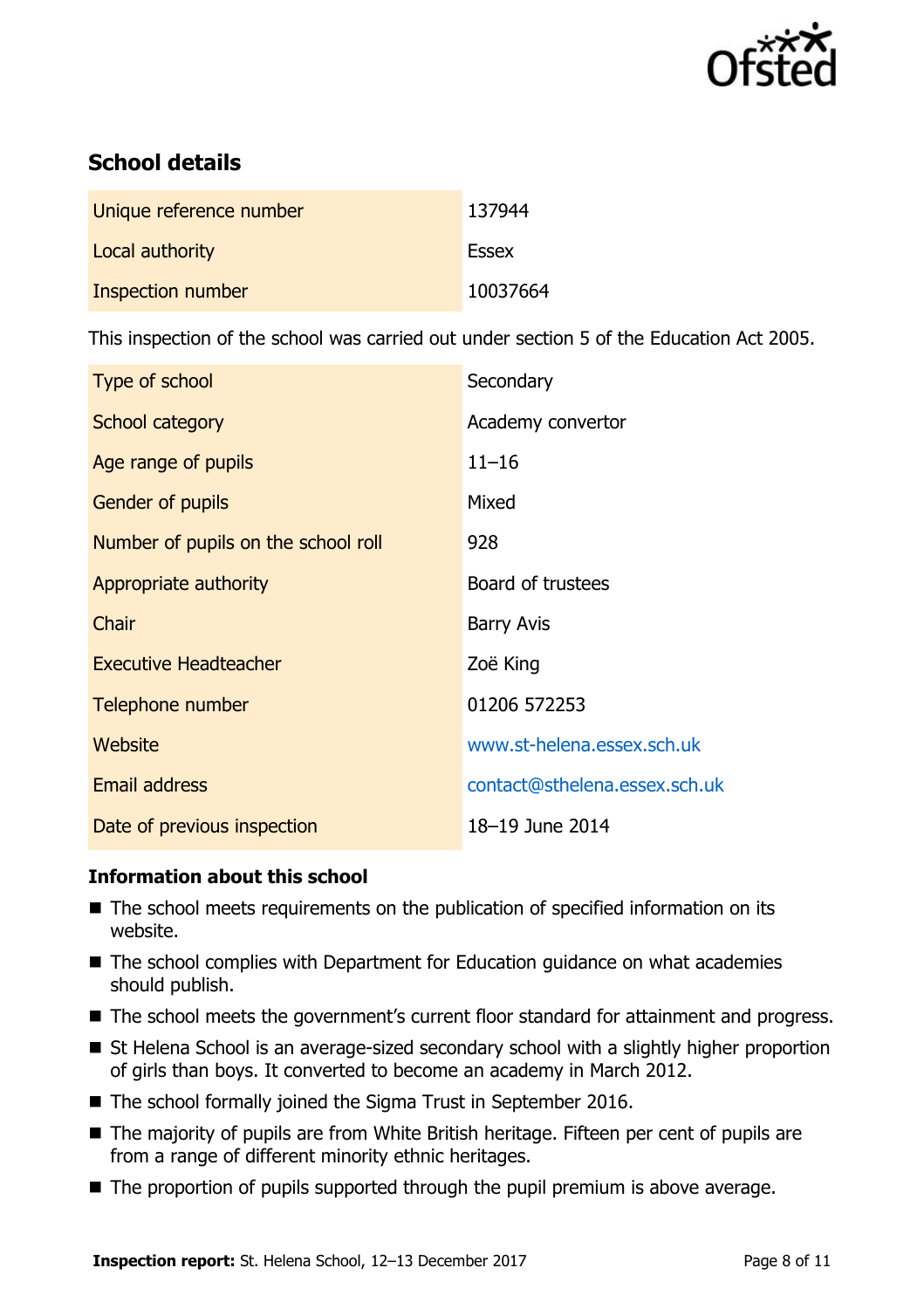

- The proportion of pupils who have SEN and/or disabilities is well below average.
- There are more pupils joining or leaving the school outside the usual admission dates than found nationally.
- **Four pupils study GCSE and vocational courses at the pupil referral unit in Essex.**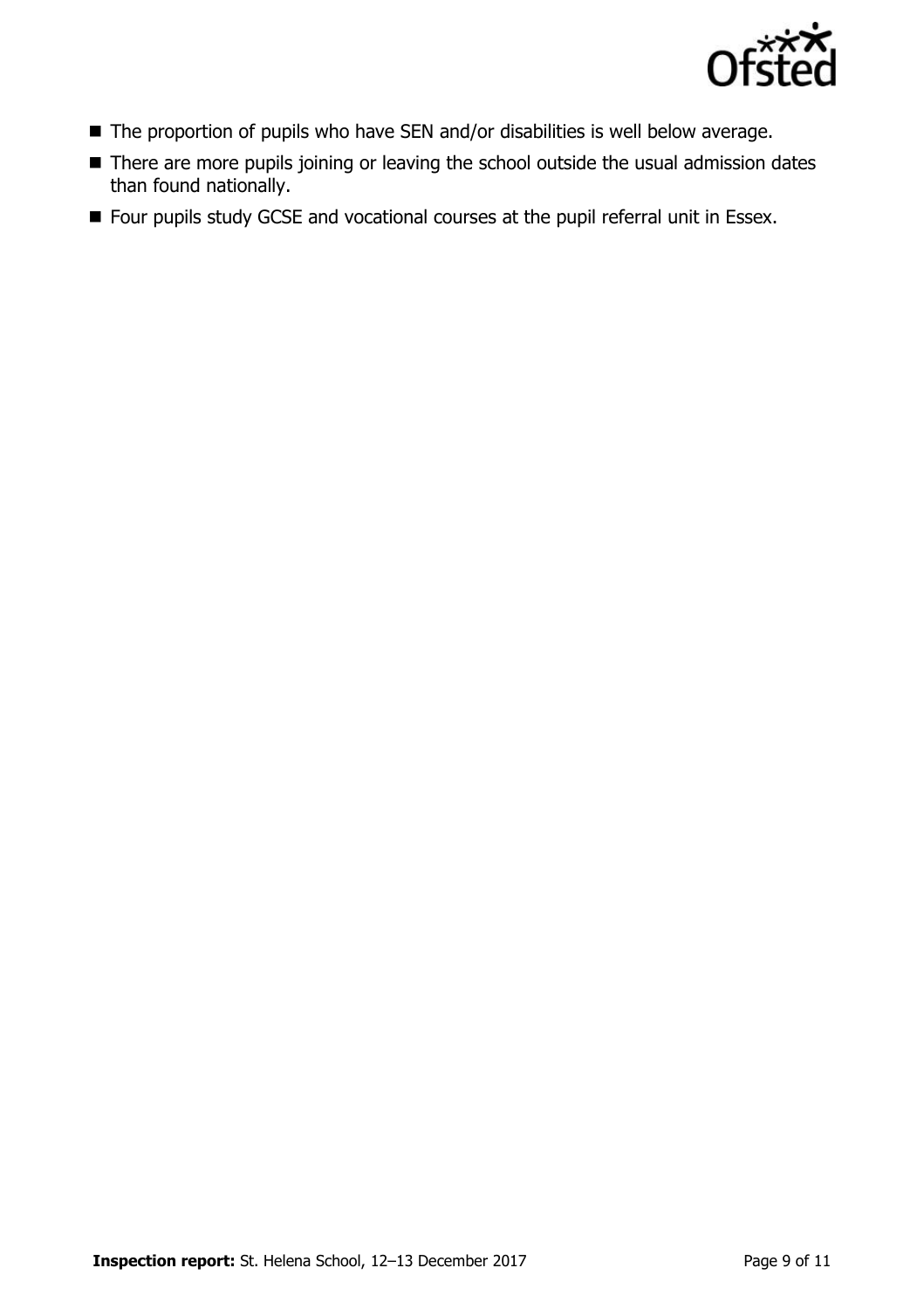

# **Information about this inspection**

- Inspectors visited over 45 lessons across two days to observe learning and scrutinise pupils' work. Some of these visits occurred jointly with a member of the school's senior leadership team. Inspectors scrutinised a sample of books from each year group.
- $\blacksquare$  Meetings were held with staff, pupils, members of the governing body and representatives from the Sigma Trust.
- Inspectors observed pupils' behaviour during lessons, at social times and during transitions between lessons. Inspectors also spoke with leaders of the alternative provision used by the school.
- Inspectors scrutinised a wide range of documentation including: school procedures and policies, minutes of governing body meetings, records, policies and procedures relating to safeguarding, exclusion and attendance documentation, leaders' evaluation of school performance and pre-employment checks.
- **Inspectors considered the views of parents through the 51 responses received via** Parent View, some of which included written responses, 109 pupil responses and 36 staff responses.

#### **Inspection team**

| Diana Osagie, lead inspector | Ofsted Inspector        |
|------------------------------|-------------------------|
| <b>Peter Whear</b>           | Ofsted Inspector        |
| Lynn Ayling                  | Ofsted Inspector        |
| <b>Gwyneth Gibson</b>        | Her Majesty's Inspector |

Any complaints about the inspection or the report should be made following the procedures set out in the